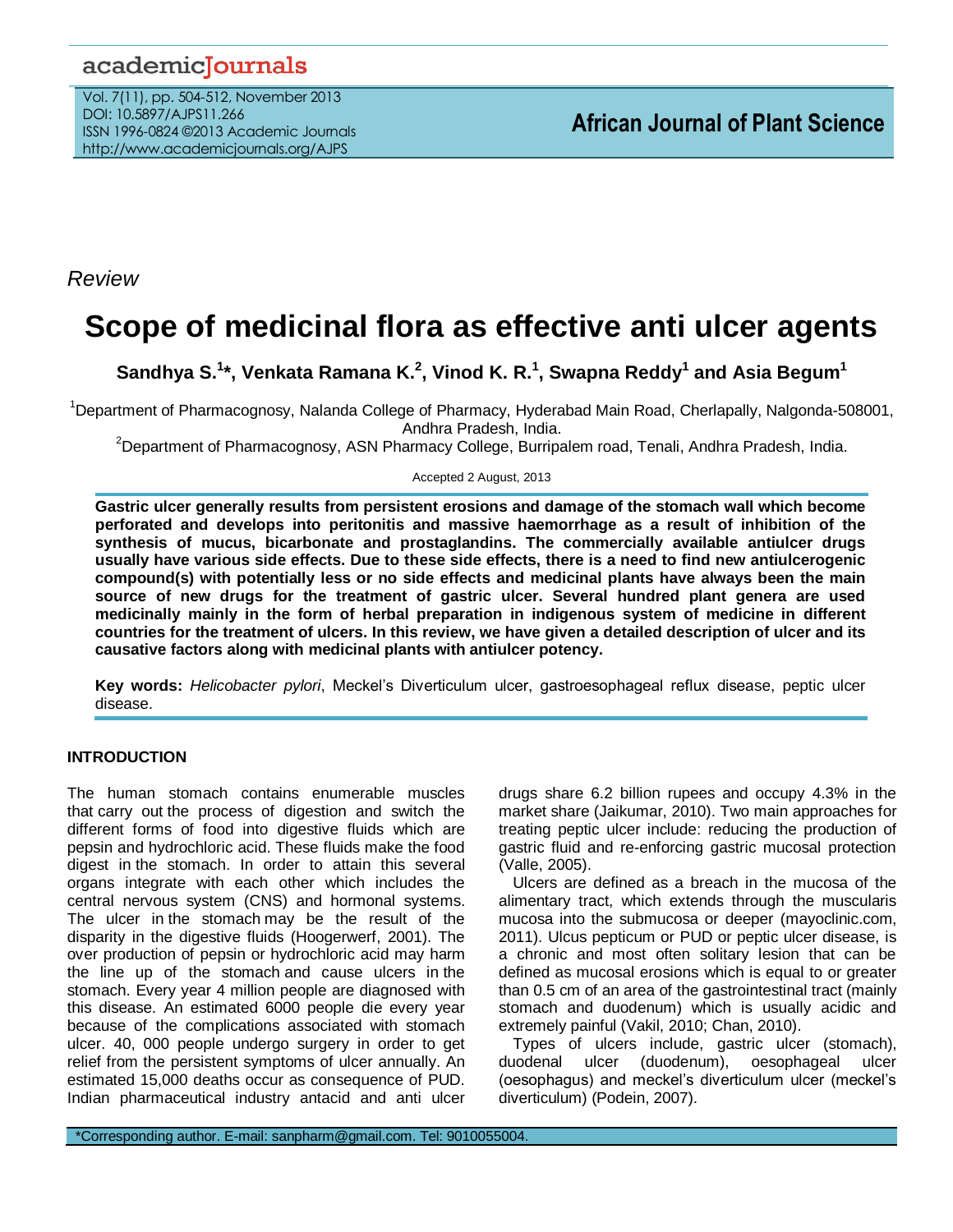Abdominal pain, naturally epigastric with severity relating to mealtimes is usually after 1 h of taking a meal. Duodenal ulcers are classically relieved by food, while gastric ulcers are exacerbated by it; bloating and abdominal fullness; water brash (rush of saliva after an episode of regurgitation to dilute the acid in oesophagus); nausea, copious vomiting; loss of apetite and weight loss; hematemesis (vomiting of blood); melena (tarry, foulsmelling feces due to oxidized iron from hemoglobin); heart burn, gastroesophageal reflux disease (GERD) and use of certain forms of medication can raise the suspicion of peptic ulcer; and sudden increase in the abdominal pain or sharpness in the quality of the pain; vomiting blood or material that looks like coffee grounds; blood in stool or black, tarry stools (pharmacology2000.com, 2011) .

A gastric ulcer will give epigastric pain during the meal as gastric acid is secreted, or after the meal, as the alkaline duodenal contents reflux into the stomach. Symptoms of duodenal ulcers will manifest mostly before the meal-when acid production stimulated by hunger is passed into the duodenum. This is not considered as reliable sign in clinical practice (Berroteran, 2002; Medina, 2010).

#### *Helicobacter pylori*

*Helicobacter pylori* was discovered in 1982 by two Australian Scientists, J. Robin Warren and Barry J. Marshall as a causative factor of ulcers. They showed that most stomach ulcers and gastritis were caused by colonization with this bacterium and not by stress or spicy food as had been assumed before. *H. pylori* is a spiral shaped Gram negative bacterium that lives in the acidic environment of the stomach. It is found in stomach along with acid secretion and can damage the tissue of the stomach and duodenum, causing inflammation and ulcers (Tiwari, 2005). *H. pylori* is believed to be transmitted from person to person through the oral cavity. The hypothesis that the mouth is a reservoir for *H. pylori*  and a potential source of gastric infection is strengthened by several reports of *H. pylori* DNA in the saliva and dental plaque (Ahmed, 2006; Li, 1995; Olivier, 2006).

Other cause of ulcers is notably the gastric cancer. This especially occurs in ulcers of the greater curvature of the stomach in which most of them are a consequence of chronic *H. pylori* infection (Gloria, 2011; Saluja, 2002; Satoskar, 2007). It has been reported that *H. pylori* infection is a common problem in diabetic patients who have inadequate metabolic control where these micro organisms colonize the gastric antrum (Bikha, 2010). As diabetes and *H. pylori* are considered as major causes for dyspepsia, the incidence of *H. pylori* infection is higher in diabetic patients than in normal individuals (Roger and

Walker,2005).

#### *Acid and pepsin*

Powerful digestive fluids are alleged to contribute to the formation of ulcers. The stomach can protect itself from these fluids in several ways. These are produced as lubricant like mucus that coats the stomach and shields stomach tissues. They produce bicarbonate that neutralizes digestive fluids and breaks them down into less harmful substances.

#### *NSAIDs*

The gastric mucosa protects itself from gastric acid with a layer of mucus, the secretion of which is stimulated by certain prostaglandins. NSAIDs block the function of cyclooxygenase1, which is essential for the production of prostaglandins. NSAIDs can make the stomach vulnerable to the harmful effects of acid and pepsin by interfering with the stomach's ability to produce mucus and bicarbonate.

#### *Smoking*

Tobacco smoking leads to atherosclerosis and vascular spasms, causing vascular insufficiency and promoting the development of ulcers through ischemia. Nicotine contained in cigarettes can increase parasympathetic nerve activity to the GIT by acting on the nicotinic receptors at synapses– increase stimulation to the enterochromaffin like cells and G cells increases the amount of histamine and gastrin secreted, and therefore increases acidity of gastric juice (Tiwari, 2005).

#### *Caffeine*

Beverages and foods that contain caffeine can stimulate acid secretion in the stomach. This aggravates an existing ulcer, but the stimulation of stomach acid cannot be attributed solely to caffeine.

#### *Alcohol*

Heavy consumption of alcohol causes liver cirrhosis. Ulcers are found in people with liver cirrhosis.

#### *Stress*

Emotional stress do not cause ulcers, but people who are experiencing this often report increased pain in existing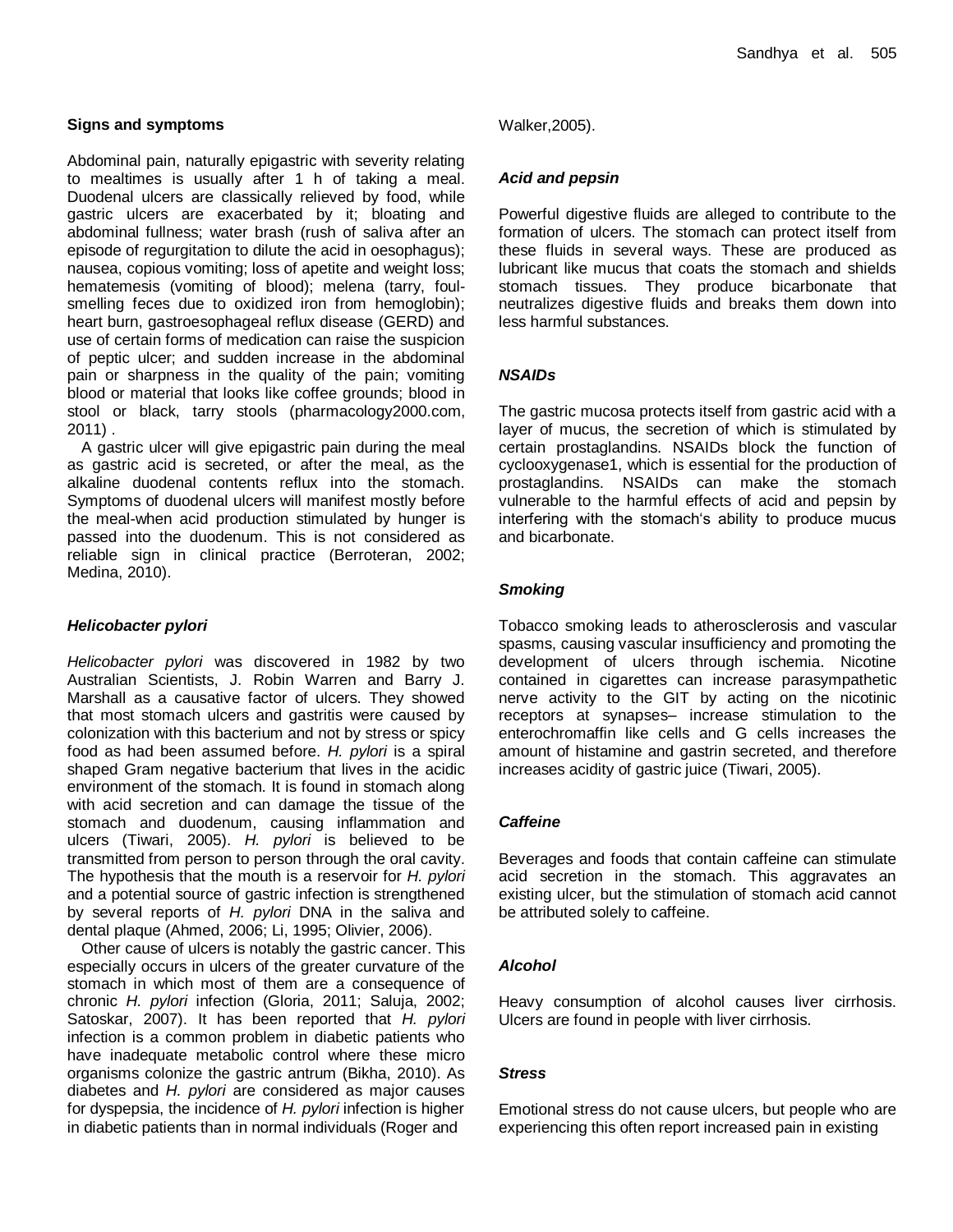ulcers. Physical stress cause increase in risk of developing ulcers, especially in stomach. Examples of physical stress that can lead to ulcers are that suffered by people with injuries such as severe burns and people undergoing major surgery (Berroteran, 2002; Medina, 2010; Friedman,1998).

#### **MECHANISM INVOLVED IN ULCERATION**

Peptic ulcers are produced by an imbalance between the gastro duodenal mucosal defense mechanisms and damaging forces. Gastric acid and pepsin are requisite for all peptic ulcerations. Hyperacidity is not a prerequisite because only a minority of patients with duodenal ulcers has hyperacidity and is even less common in those with gastric ulcers (dyspepsy.com, 2011). Many bacteria have been found in the mucus, which was continuously secreted by mucus cells and removed on the luminal side. *H. pylori* is a bacterium, has flagella and moves through the stomach lumen and drills into the mucoid lining of the stomach. To avoid entry into the lumen, *H. pylori* senses the pH gradient within the mucus layer by chemotaxis and swims away from the acidic contents of the lumen towards the more neutral pH environment of the epithelial cell surface*. H. pylori* is also found on the inner surface of the stomach epithelial cells and occasionally inside epithelial cells. It produces cytotoxin associated gene A proteins (cag A) and vacuolating cytotoxins such as vacA, which activate the inflammatory cascade. *H. pylori* expresses sialic acid specific hemagluttinins and a lipid binding adhesins that mediate the binding to the mucosal surface. Gastrin is the main hormone involved in stimulating gastric acid secretion, and gastrin homeostasis is altered in *H. pylori* infection. The hyper acidity in duodenal ulcer may result from *H. pylori* induced hypergastrinemia. The elevation of gastrin may be a consequence of bacterial mediated decrease of antral D cells that secrete somastatin, thus using the inhibitory modulation of somatostatin on gastrin, or direct stimulation of gastrin cells by certain cytokines liberated during the inflammatory process. The organisms also elaborate phospholipases which damage surface epithelial cells and may release bioactive leukotrienes andeicosanoids. *H. pylori* produce large amounts of enzyme urease, molecules of which are localized inside and outside of the bacterium. Urease breakdown urea (which is normally secreted into the stomach) to carbondioxide and ammonia (ammonia is converted into the ammonium ion by taking hydrogen from water upon its breakdown into hydrogen and hydroxyl ions. Hydroxyl ions then react with carbondioxide, producing bicarbonate which neutralizes gastric acid. The survival of *H. pylori* in the acidic stomach is dependent on urease, and it would eventually die without the enzyme. The ammonia that is produced is toxic to the epithelial cells. Neutrophils attracted by *H. pylori* release

myeloperoxidase which produces hypochlorous acid yield, in turn, monochloramine can destroy mammalian cells. In addition to *H. pylori* elaboration of enzymes, other antigens recruit inflammatory cells to the mucosa. The chronically inflamed mucosa is more susceptible to the acid injury. Finally, damaged mucosa is thought to permit leakage of tissue nutrients into the surface microenvironment thereby sustaining the bacillus. Mechanisms by which *H. pylori* could promote cancer are under investigation. One mechanism involves the enhanced production of free radicals near *H. pylori* and an increased rate of host cells mutation. The mechanism has been called "perigenetic pathway" and involves enhancement of the transformed host cell phenotype by means of alterations in cell proteins such as adhesion proteins. It has been proposed that *H. pylori* induces inflammation and locally high levels of TNF-α and/or interleukin 6. According to the proposed perigenetic mechanism, inflammation associated signaling molecules such as TNF-α can alter gastric epithelial cells adhesion and lead to the dispersion and migration of mutated epithelial cells without the need for additional mutations in tumor suppressor genes such as genes that code for cell adhesion proteins.

#### **Complications associated with PUD**

#### *Gastrointestinal bleeding*

Abrupt large bleeding which is life threatening can occur when the ulcer erodes one of the blood vessels.

#### *Penetration*

Herem the ulcer continues into the adjacent organs such as liver and pancreas.

#### *Scarring and swelling*

Scarring and swelling due to ulcers causes narrowing in the duodenum and gastric outlet obstruction, which causes severe vomiting.

#### **Pyloric stenosis**

#### *Zollinger-Ellison syndrome*

It is a rare syndrome which consists of a triad of non-beta islet cell tumors of the pancreas that contain and release gastrin, gastric acid hyper secretion and severe ulcer disease. Extra pancreatic gastrinomas are also common and may be found in the duodenal wall (Robbins and Cotran, 2006).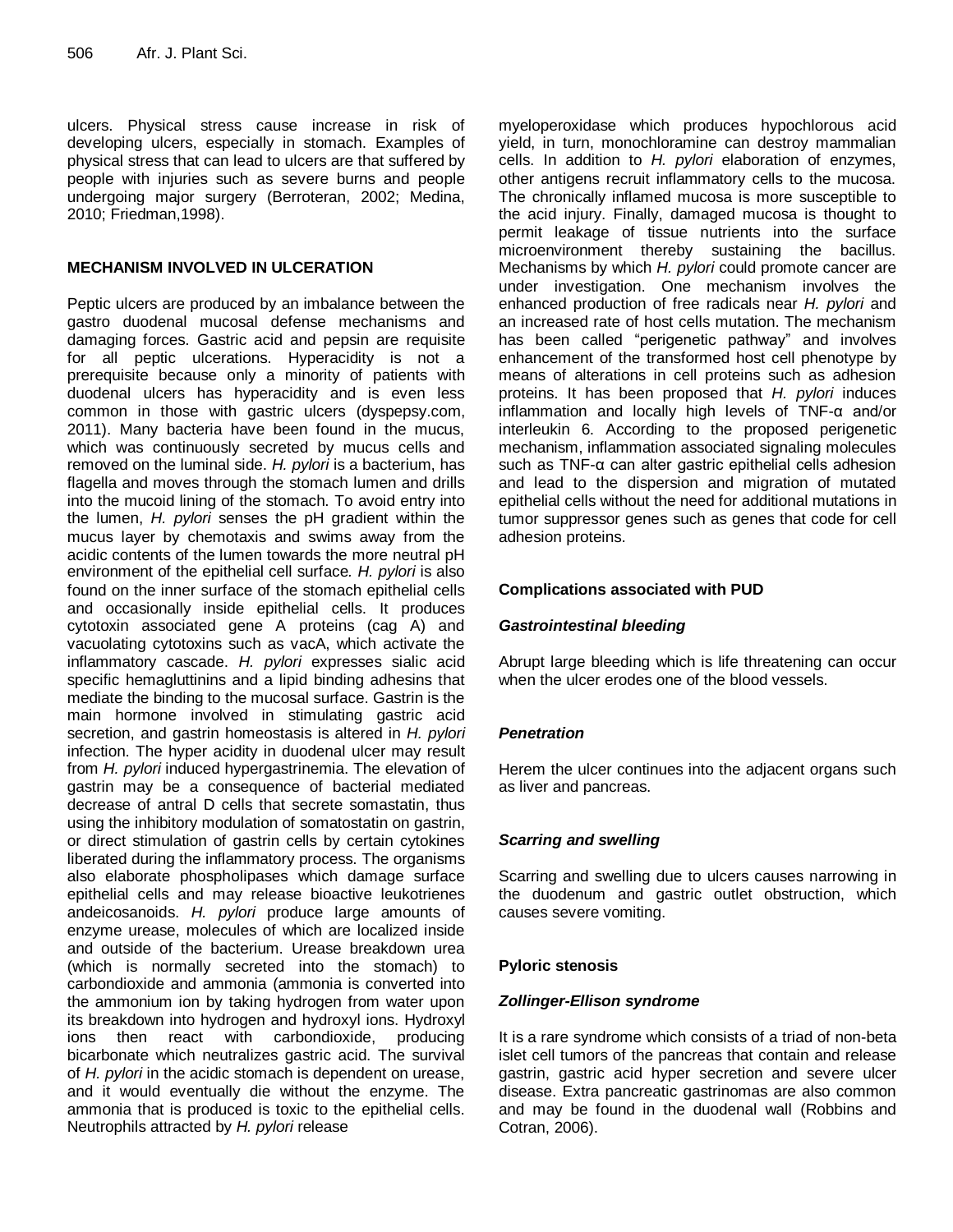# **Diagnosis**

An esophago gastro duodenoscopy (EGD) is a form of endoscopy, also known as gastroscopy, is carried out on patients in whom a peptic ulcer is suspected (Humphrey et al., 2008). The diagnosis of *H. pylori* can be made by: Urea breath test (non invasive and does not require EGD), direct culture from an EGD biopsy specimen, direct detection of urease activity in a biopsy specimen by rapid urease test, stool antigen test, histological examination and staining of an EGD biopsy.

If a peptic ulcer perforates, air will leak from inside the gastrointestinal tract which always contains some air into the peritoneal cavity which never contain air. This in turn lead to "free gas" within the peritoneal cavity. If the patient stands erect, while taking a chest X-ray, the gas will float to a point beneath the diaphragm. Thus in the peritoneal cavity, an erect chest X-ray or supine lateral abdominal X-ray will be obtained which is an open or perforated peptic ulcer disease.

# **Antiulcer drugs (Chaudri, 1991)**

Drugs which neutralize gastric acid (antacids) are: Systemic antacids eg:- sodium bicarbonate; non systemic antacids; buffer type Eg: aluminium trioxide; non buffer type Eg:- MgO, magnesium hydroxide; Miscellaneous Eg: Alginates; drugs which reduce gastric acid secretion;  $H_2$ receptor antagonists Eg: Cimetidine; Proton pump inhibitors Eg: omeprazole; anticholinergics Eg: propantheline; prostaglandin analogs Eg:- Misoprostol; mucosal protective drugs Eg: sucralfate; ulcer healing drugs Eg: carbenoxolone; anti *H. pylori* drugs Eg: tetracycline, amoxicillin.

#### **Side effects of antacids (Dharmani, 2006)**

Osteomalacia, chronic renal failure, belching, flatulence, feeling of fullness, nausea, exacerbation of esophageal reflux.

#### **Side effects of anti secretory agents**

Rashes, diarrhoea, muscle pain, fatigue, bradycardia, blockade of cerebral  $H_2$  receptors can cause drowsiness, mental confusion, delirium, hallucination. On long term use, it causes hepatotoxicity, gynecomastia, hyper prolactinemia.

#### **Mechanism of proton pump inhibitors (PPI's)**

PPI's decrease basal and stimulated gastric acid secretion during inhibition of acid secretion by parietal

cells, the H<sup>+</sup>/K<sup>+</sup> ATPase proton pump. These agents are most effective anti secretory agents. All medications in this class are week bases that must be activated by acid to inhibit the proton pump. Paradoxically, these prodrugs are acid labile compounds that can be degraded by stomach acid during oral administration and therefore available as enteric coated delayed release formulations. Once the drug reaches the higher pH of the duodenum, the enteric coating dissolves and the unprotanated prodrug readily penetrates the cell membranes, specifically that of parietal cells. As it traverses the parietal cell, and is exposed to intracellular acid, the prodrug becomes protonated and is no longer able to freely cross the cell membranes, thus the activated PPI becomes trapped in the parietal cell. Once formed, the active sulphonamide moiety covalently binds to  $H^{\dagger}/K^{\dagger}$ ATPase and inhibits acid secretion. Food may delay the absorption of some agents, but because PPI's require accumulation and acid activation, and because they inhibit only proton pumps that are actively secreting acid, they are most effective when taken on an empty stomach, shortly before meals (Satoskar, 2007).

# **TREATMENT OF** *H. PYLORI* **INFECTION**

Once *H. pylori* is detected in patients with peptic ulcer, it has to be eradicated and the ulcer is allowed to heal. The standard first line therapy is a one week triple therapy consisting of proton pump inhibitor such as omeprazole and antibiotics like clarithromycin amoxycillin.

An increasing number of infected individuals are found to wharf antibiotic-resistant bacteria. This results in initial treatment failure and requires additional rounds of antibiotic therapy or alternative strategies such as a quadruple therapy (Table 1), which adds a bismuth colloid. For the treatment of clarithromycin-resistant strains of *H. pylori* use of levofloxacin as part of therapy is optional (Tiwari, 2005).

#### **Prevention**

plenty of vegetables rich in beta carotene, fruit containing vitamin C, zinc rich foods such as whole grains and sea food (oysters) should be eaten. Eating more vegetables and fruit such as carrots, kale, red and green peppers, citrus fruits, apricots, kiwi fruit may promote healing of peptic ulcers and protect against further damage to the gut wall. The helpful nutrients in these foods are βcarotene, which the body converts to vitamin A and C. Foods rich in zinc such as whole grains and seafood, can also help in the healing process. Essential fatty acids (found in fish oils and seed oils) may help to protect against ulcers by increasing the production of prostaglandlins (a group of compounds, one function of which is protect the lining of the alimentary canal).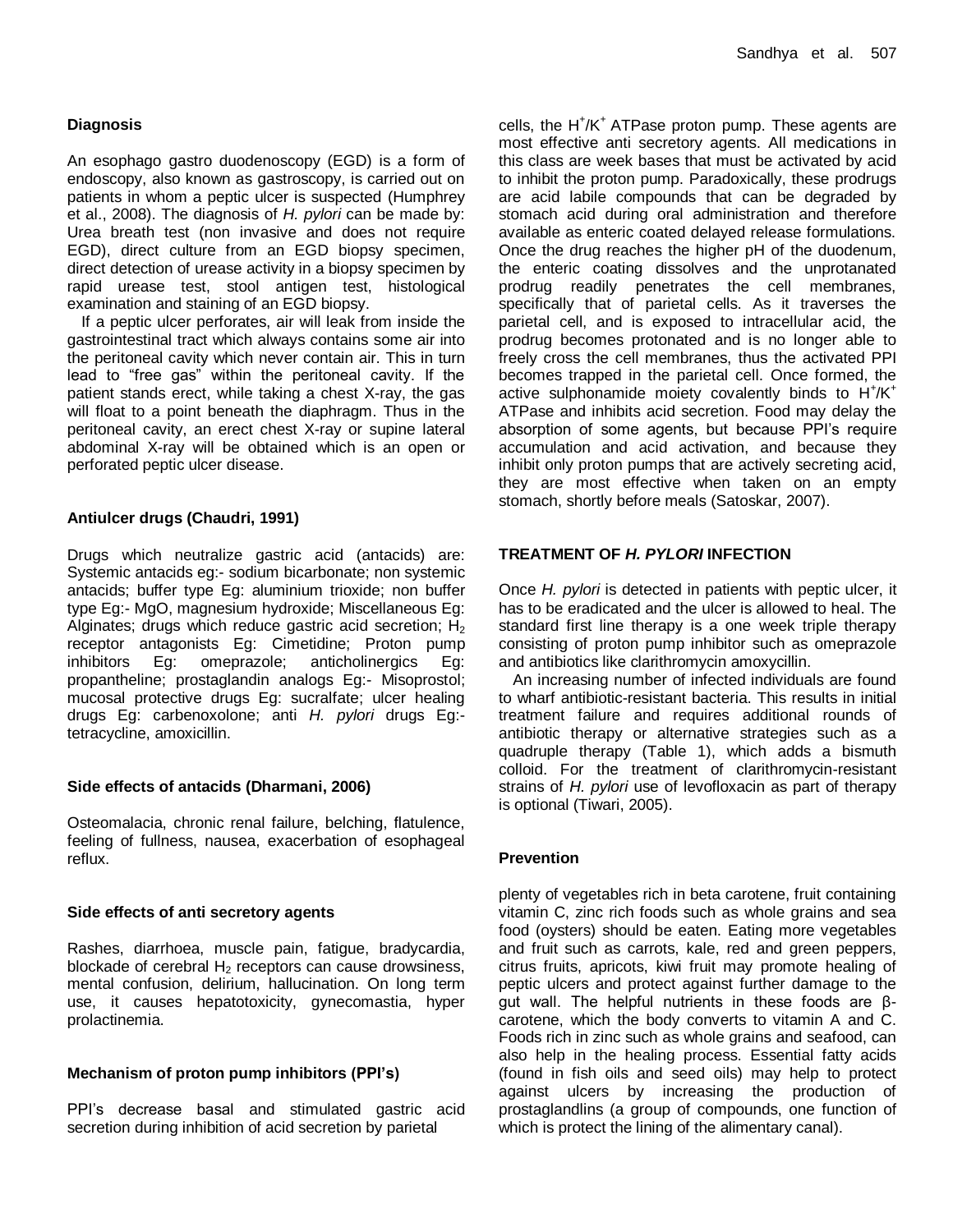| Regimen                                             | <b>Duration (days)</b> | <b>Efficacy</b> |
|-----------------------------------------------------|------------------------|-----------------|
| Amoxicillin + PPI                                   | 14                     | $< 70 - 80$     |
| Clarithromycin + PPI                                | 14                     | $>70-90$        |
| Clarithromycin + RBC                                | 14                     | $>70-90$        |
| Clarithromycin + Amoxicillin+ PPI                   | $10 - 14$              | $>80-90$        |
| Clarithromycin + Metranidazole+ PPI                 | $10 - 14$              | $>80-90$        |
| Clarithromycin + Tetracycline+ PPI                  | 14                     | $>80-90$        |
| Tetracycline + Metranidazole+ BSS+ PPI              | $7 - 10$               | $>80-90$        |
| Tetracycline + Metranidazole +BSS+H <sub>2</sub> RA | 14 days                | $>80-90$        |
| Clarithromycin+Metranidazole+BSS+PPI                | $7-10$ days            | $> 80-90$       |

**Table 1.** Triple and quadruple regimen for treatment of *H. pylori* induced ulcers.

BSS: Bismuth subsalicylate; RBC: ranitidine bismuth citrate; PPI: proton pump inhibitor;  $H_2RA$ : histamine  $H_2$  receptor antagonist.

**Table 2.** List of few medicinal plants scientifically proven for anti ulcer activity (Dharmani, 2006; Sandhya, 2010).

| <b>Botanical name</b>     | <b>Plant part</b> | <b>Extract type</b>      | Ulcer model                                                                  |
|---------------------------|-------------------|--------------------------|------------------------------------------------------------------------------|
| Terminalia pallida        | Leaves            | Ethanol                  | Indomethacin, histamine, Alcohol                                             |
| Allophylus serratus       | Leaves            | Ethanol                  | Aspirine, pylorus ligated, alcohol, cold resistant                           |
| Alpinia galangal          | Rhizome           | Ethanol                  | stress, pylorus ligated, ethanol, HCl                                        |
| Anchusa strigosa          | Root              | Aqueous                  | Ethanol                                                                      |
| Artemisia herba-alba      | Leaves            | Aqueous                  | Ethanol                                                                      |
| Astronium urundeuva       | <b>Bark</b>       | Aqueous                  | Aspirin, stress, histamine                                                   |
| Atractyloids lancea       | Rhizome           | Acetone                  | Ethanol, HCI                                                                 |
| Azadirachta indica        | Leaves            | Aqueous                  | Stress, ethanol                                                              |
| Baccharis triptera        | Small branches    | Aqueous                  | Pylorus ligated, stress, indomethacin                                        |
| Bauhinia racemosa         | Flower buds       | Methanol                 | Aspirin                                                                      |
| Bryophyllum pinnatum      | Leaves            | Methanol                 | Aspirin, indomethacin, serotonin, reserpine, stress, ethanol,                |
| Caesalpinia ferrea        | <b>Stem</b>       | Crude                    | Acetic acid                                                                  |
| Camellia sinensis         | Leaves            | Aqueous                  | Stress, ethanol, aspirin, indomethacin, reserpine, histamine,<br>serotonin   |
| Cassia nigrans            | Leaves            | Ethanol                  | Aspirin, pylorus ligated                                                     |
| Cistus incanus            | Aerial part       | Aqueous                  | HCl, ethanol, reserpine, serotonin                                           |
| Curcuma longa             | Rhizome           | Ethanol                  | Pylorus ligated, cold-restraint, stress, indomethacin, reserpine,<br>ethanol |
| Diodia sarmentosa         | Whole plant       | Ethanol                  | Aspirin, pylorus ligated                                                     |
| Entandrophragma utile     | <b>Bark</b>       | Aqueous                  | Ethanol,                                                                     |
| Eremomastax speciosa      | Leaves            | Aqueous                  | Ethanol, HCl, pylorus ligated                                                |
| Ficus exasperata          | Leaves            | Ethanol                  | Aspirin, pylorus-ligated                                                     |
| Laurus nobilis            | Seeds             | Ethanol                  | Ethanol                                                                      |
| Maytenus aquifolium       | Leaves            | Aqueous                  | Indomethacin, cold-restraint stress                                          |
| Microgramma<br>squamulosa | Rhizome           | Crude, ethanol,<br>water | Stress, ethanol, HCI, acetic acid                                            |
| Mikania cordata           | Root              | Methanol                 | Stress, ethanol, aspirin, phenyl butazone, pylorus ligated                   |
| Moringa pterygosperma     | Flower buds       | Methanol                 | Aspirin                                                                      |
| Pistacia lentiscus        | Resin from stem   |                          | Pylorus ligated, aspirin, reserpine restraint plus cold stress               |
| Pluchea indica            | Root              | Methanol                 | Indomethacin, ethanol, aspirin                                               |
| Punica granatum           | Fruit peel        | Aqueous                  | Ethanol                                                                      |
| Pyrenacantha staudtii     | Leaves            | Aqueous                  | Aspirin, indomethacin, reserpine                                             |
| Quercus ilex              | Root bark         | Aqueous                  | ethanol,                                                                     |
| Saussurea lappa           | Root              | Acetone                  | <b>Stress</b>                                                                |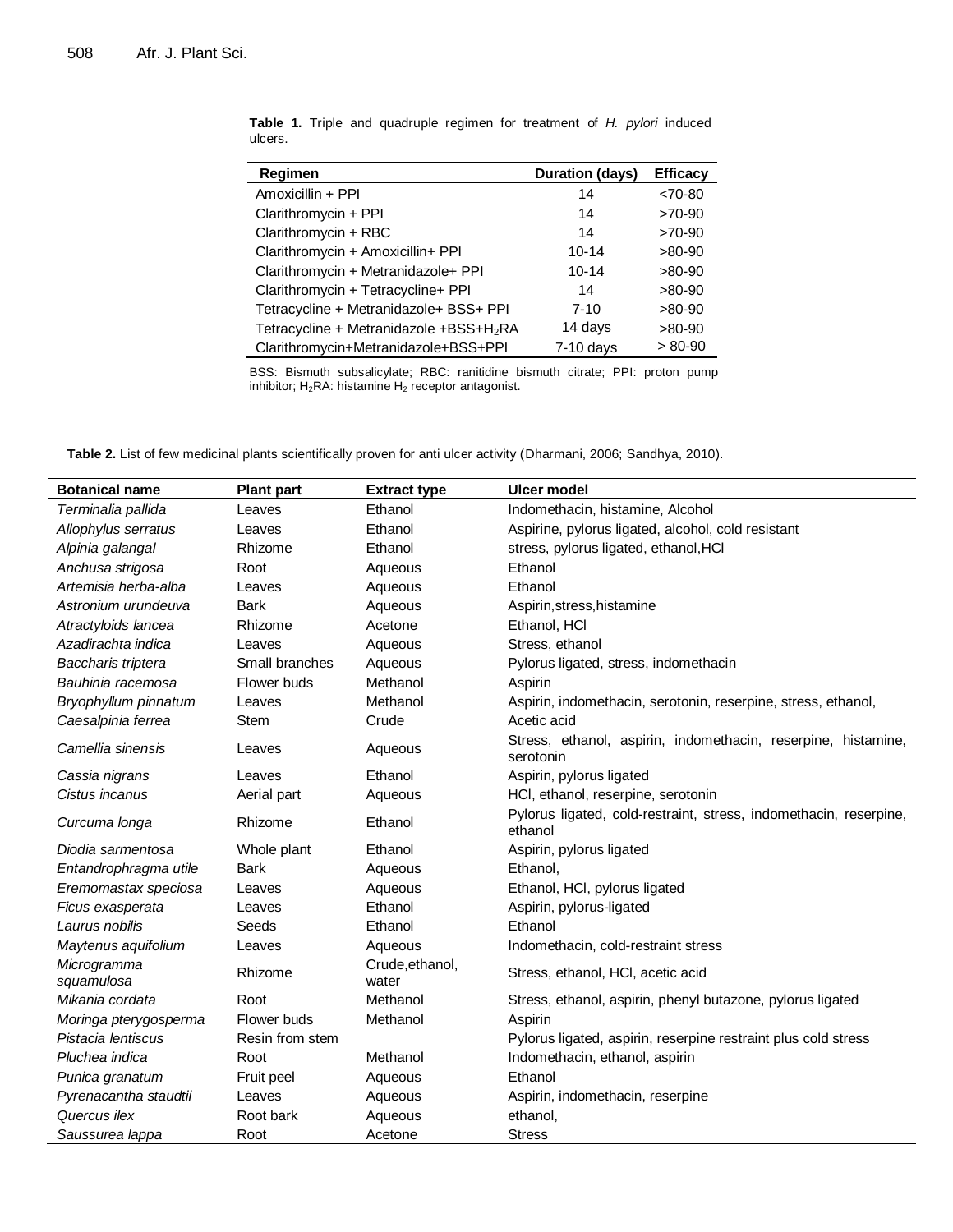#### **Table 2. Cont.**

| Stachytarpheta<br>cayennensis  | Whole plant     | Aqueous              | Stress, ethanol, pylorus ligated                                                               |
|--------------------------------|-----------------|----------------------|------------------------------------------------------------------------------------------------|
| Stryphnodendron<br>adstringens | Aerial parts    | <b>Total extract</b> | Stress, ethanol, indomethacin                                                                  |
| Styrax camporum                | <b>Stem</b>     | Ethyl acetate        | Acetic acidl                                                                                   |
| Swertia chirata                | Whole plant     | Ethanol              | Indomethacin, pylorus ligated, ethanol                                                         |
| Synclisia scabrida             | Leaves          | Ethanol              | Aspirin, pylorus ligated                                                                       |
| Tanacetum vulgare              | Aerial parts    | Chloroform           | Ethanol                                                                                        |
| Trianthema pentandra           | Whole plant     | Methanol             | Aspirin                                                                                        |
| Trichosanthes kirilowii        | Fruit           | Ethanol              | Stress, histamine, serotonin, ethanol, HCI                                                     |
| Vernonia kotschyana            | Root            | Aqueous              | Pylorus ligated, stress, indomethacin                                                          |
| Zingiber officinalis           | Root            | Methanol, acetone    | HCl/ethanol                                                                                    |
| Amphipterygium<br>adstringens  | Stem bark       | Methanol             | Ethanol                                                                                        |
| Desmodium gangeticum           | Root            | Ethanol              | Aspirin, alcohol, pylorus ligated, cold resistant                                              |
| Ocimum sanctum                 | Leaves          | Ethanol              | Aspirin, alcohol, pylorus ligated, cold resistant, histamine                                   |
| Hemidesmus indicus             | Not mentioned   | Ethanol              | Aspirin, pylorus ligated                                                                       |
| Asparagus racemosa             | Fresh roots     | Fresh juice          | Aspirin, alcohol, pylorus<br>ligated, cold resistant, histamine, cold<br>resistant, cysteamine |
| Embelica officinalis           | Fruits          | Methanol             | Aspirin, alcohol, pylorus ligated, cold resistant                                              |
| Bacopa monniera                | Not mentioned   | Fresh juice          | Aspirin, alcohol, pylorus ligated, cold resistant                                              |
| Bidens pilosa                  | Not mentioned   | Ethanol              | Alcohol, pylorus ligated, indomethacin                                                         |
| Musa sapientum                 | Not mentioned   | Powder               | Pylorus ligated                                                                                |
| Polyscias balfouriana          | Leaves and root | n-butanol            | Aspirin and physical stress induced                                                            |

Intake of salt, soya sauce, spicy foods, caffeine in coffee, tea, cola drinks and alcohol should be cut down on. Large meals should be avoided, as they can encourage the production of excessive acid. Sufferers may also find that chilli peppers, black pepper, mustard and other strong spices such as those found in curries may aggravate their symptoms (Reader's Digest, 1996).

#### **Medicinal plants as potent anti ulcer agents**

Medicinal plants form the backbone of traditional systems of medicine in India. Phytochemicals from medicinal plants serve as lead compounds in drug discovery and design. Medicinal plants are rich source of novel drugs that forms the ingredients in traditional systems of medicine, modern medicines, nutraceuticals, food supplements, folk medicines, pharmaceutical intermediates, bioactive principles and lead compounds in synthetic drugs. WHO pointed out that more than 80% of world's population depends on plants to meet their primary health care need. India is one of the 12 mega diversity countries in the world so it has a vital stake in conservation and sustainable utilization of its biodiversity resources. Plant extracts are some of the most attractive sources of new drugs and have been shown to produce

promising results for the treatment of gastric ulcer. Nearly 240 medicinal plants and 21 plants based compounds were identified as anti ulcer agents so far (shodhganga.inflibnet.ac.in, 2011) (Table 2 and 3).

#### **Conclusion**

Medical treatments are effectual for some people, but not for everyone. They cause many superfluous side effects and make symptoms worse. As doctors continue to prescribe the same antibiotics, *H. pylori* resistance will continue to increase and the medications will become less effective. For minimizing the side effects, potent herbal drugs which can eradicate all traces of *H. pylori* is the better choice.

#### **ACKNOWLEDGEMENTS**

The authors express their deep sense of gratitude to Acharya Nagarjuna University for providing all the necessary facilities in the library. The authors also thank the Management of Nalanda College of Pharmacy for their support.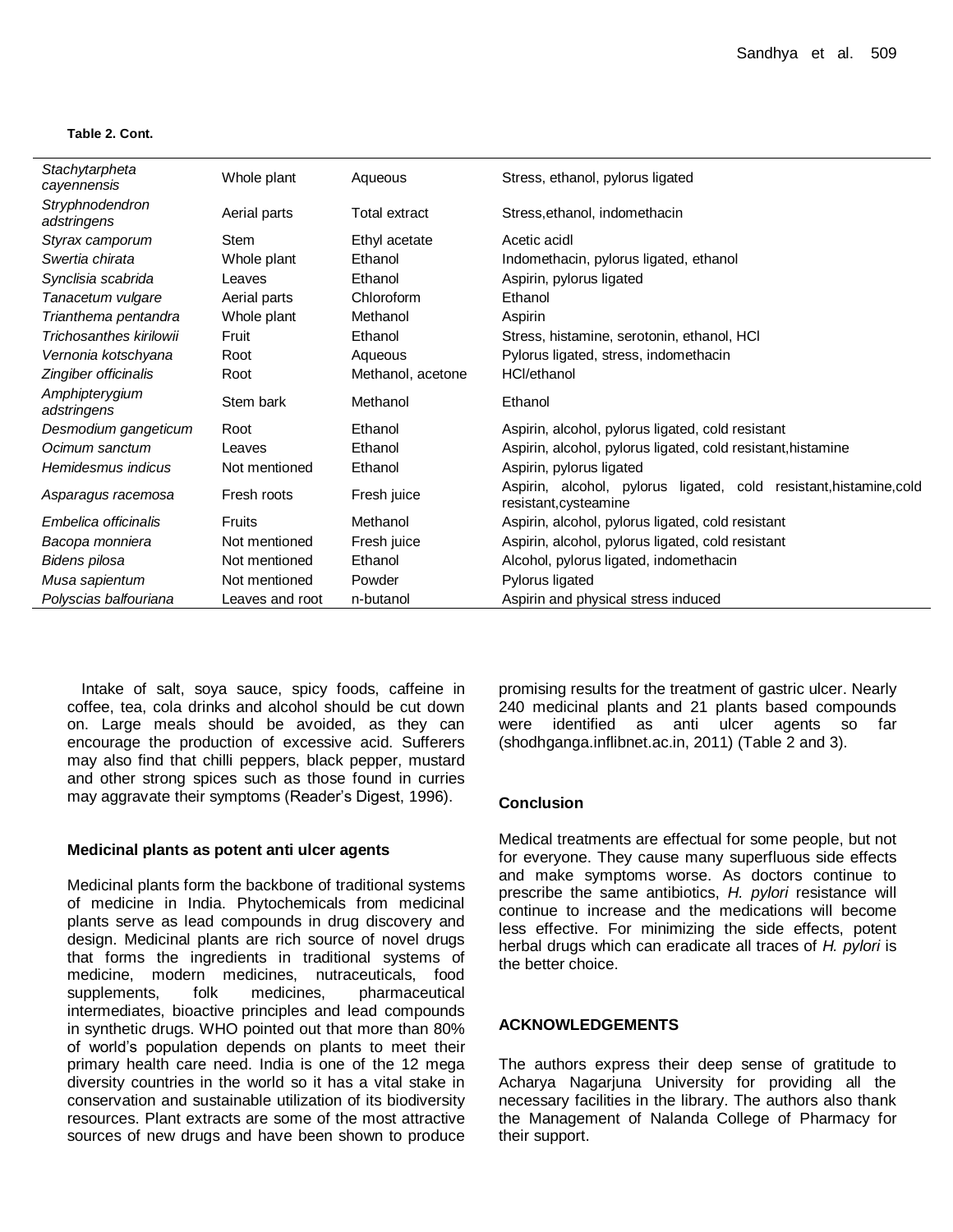**Table 3.** List of medicinal plants used by the folklore of Andhra Pradesh, India for ulcer treatment (Madhava et al., 2008).

| Botanical name           | Family          | <b>Parts used</b>        |
|--------------------------|-----------------|--------------------------|
| Abutilon indicum         | Malvaceae       | Leaf                     |
| Acacia nilotica          | Mimosaceae      | fruit, seed, gum, resins |
| Albizia amara            | Mimosaceae      | Flower                   |
| Allium sativum           | Alliaceae       | <b>Bulb</b>              |
| Ammannia baccifera       | Lythraceae      | Whole plant, leaf        |
| Ampelocissus latifolia   | Vitaceae        | Leaf                     |
| Anacardium occidentale   | Anacardiaceae   | Rootbark                 |
| Antidesma ghaesembilla   | Stilaginaceae   | Leaf                     |
| Asphodelus tenuifolius   | Liliaceae       | Seed                     |
| Azadirachta indica       | Meliaceae       | Leaf                     |
| Balanites aegyptiaca     | Belanitaceae    | Leaf                     |
| Bambusa arundinacea      | Poaceae         | Root, leaf, fruit, seed  |
| Bauhinia variegate       | Caesalpiniaceae | Stem bark                |
| Boswellia ovalifoliolata | Burseraceae     | Stem                     |
| Boswellia serrata        | Burseraceae     | Gum                      |
| Caesalpinia coriaria     | Caesalpiniaceae | Fruit                    |
| Calophyllum inophyllum   | Clusiaceae      | Stembark                 |
| Calycopteris floribunda  | Combretaceae    | Leaf                     |
| Canavalia gladiate       | Fabaceae        | Pod                      |
| Canna indica             | Cannaceae       | Root                     |
| Carallia brachiata       | Rhizophoraceae  | Fruit                    |
| Cassia absus             | Caesalpiniaceae | Leaf                     |
| Celosia argentea         | Amaranthaceae   | Whole plant              |
| Clitoria ternatea        | Fabaceae        | Root                     |
| Combretum albidum        | Combretaceae    | Leaf                     |
| Coriandrum sativum       | Apiaceae        | Fruit                    |
| Cucurbita moschata       | cucurbitaceae   | Fruit seed, seed oil     |
| Curcuma longa            | zingiberaceae   | Rhizome                  |
| Curcuma neilgherrensis   | zingiberaceae   | Rhizome                  |
| Cyclea peltata           | Menispermaceae  | Root                     |
| Dactyloctenium aegyptium | Poaceae         | Fruit                    |
| Dalbergia latifolia      | Fabaceae        | Root                     |
| Dioscorea oppositifolia  | Dioscoreaceae   | Tuber                    |
| Dioscorea bulbifera      | Dioscoreaceae   | Tuber                    |
| Dioscorea hispida        | Dioscoreaceae   | Tuber                    |
| Dioscorea pentaphylla    | Dioscoreaceae   | Tuber                    |
| Dioscorea tomentosa      | Dioscoreaceae   | Tuber                    |
| Ficus benghalensis       | Moraceae        | Stem bark                |
| Ficus benjamina          | Moraceae        | Leaf                     |
| Ficus religiosa          | Moraceae        | Stem bark                |
| <b>Ficus virens</b>      | Moraceae        | Stem bark                |
| Gardenia gummifera       | Rubiaceae       | Gum                      |
| Glinus oppositifolius    | Molluginaceae   | Whole plant              |
| Gloriosa superba         | Cochlaceae      | Tuber                    |
| Hedera helix             | Araliaceae      | Leaf                     |
| Heliotropium indicum     | Boraginaceae    | Whole plant              |
| Homonoia riparia         | Euphorbiaceae   | Root                     |
| Hydrolea zeylanica       | Hydroleaceae    | Leaf                     |
| Ipomoea eriocarpa        | Convolvulaceae  | Whole plant              |
| Ixora coccinia           | Rubiaceae       | Flower                   |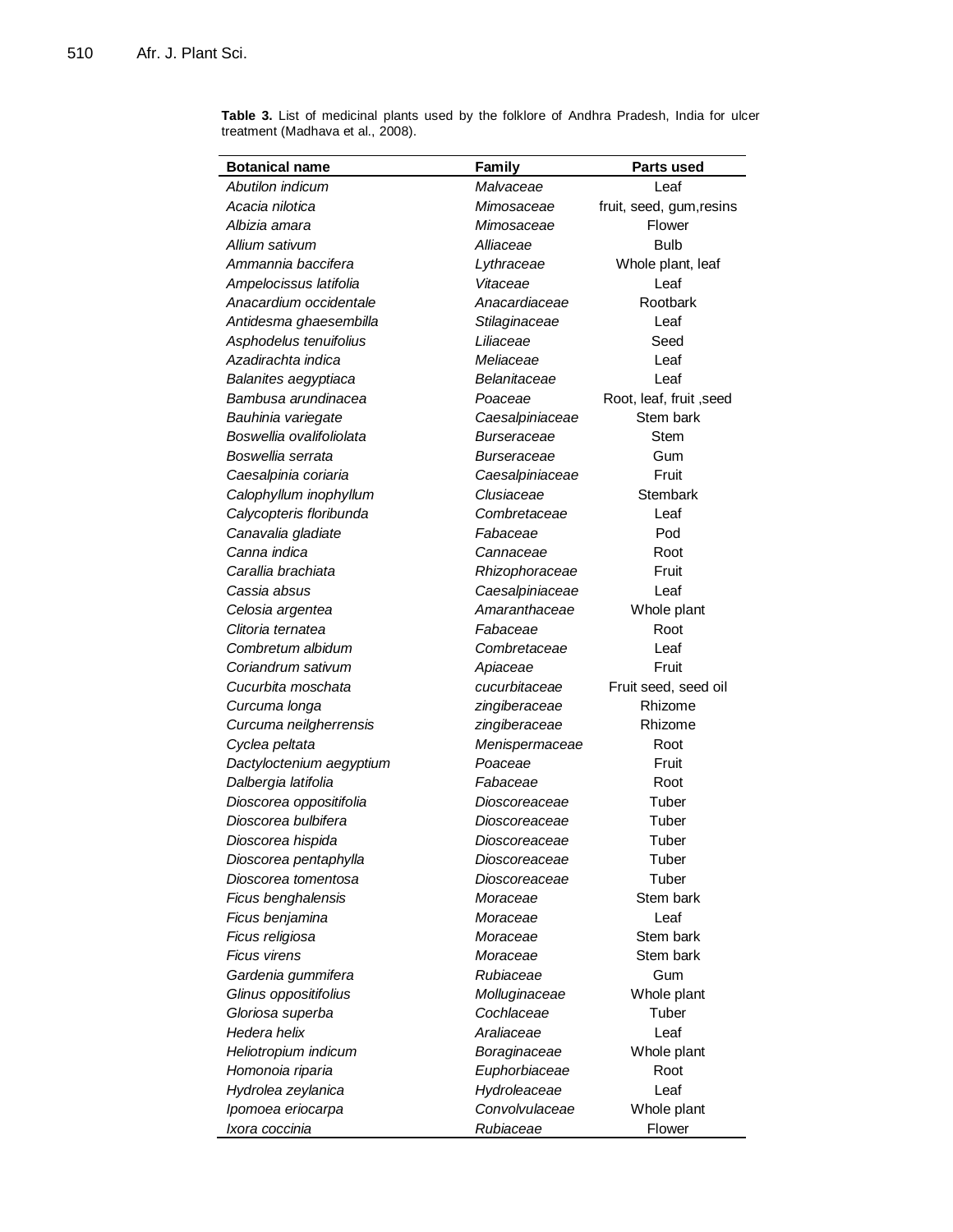**Table 3. Cont.**

*Jasminum sambac Oleaceae* Leaf *Jatropha curcas Euphorbiaceae* Whole plant *Jatropha gossypifolia Euphorbiaceae* Latex *Kalanchoe laciniata Crassulaceae* Leaf *Lablab purpureus Fabaceae* Leaf *Lactuca sativa Asteraceae* Latex,stem *Lannea coromandelica Anacardiaceae* Leaf *Lawsonia inermis Lythraceae* Stem bark, leaf, flower *Luffa acutangula Cucurbitaceae* Root *Macaranga peltata Euphorbiaceae* Leaf *Madhuca longifolia Sapotaceae* Root bark *Mangifera indica Anacardiaceae* Root bark,stembark *Momordica charantia Cucurbitaceae* Fruit *Morinda pubescens Rubiaceae* Root, fruit *Myrtus communis Myrtaceae* Fruit *Nelumbo nucifera Nelumbonaceae* Whole plant *Nymphaea nouchali Nymphaceae* Whole plant *Ochna obtusata Ochnaceae* Leaf *Persea macrantha Lauraceae* Leaf **Phoenix sylvestris** *Areceaceae* **Root** *Phyla nodiflora Verbenaceae* Whole plant *Pimpinella tirupatiensis Apiaceae* Tuber *Plumbago zeylanica Plumbaginaceae* Leaf *Polycarpaea corymbosa Caryophyllaceae* Whole plant Pongamia pinnata *Fabaceae* Root *Portulaca oleracea Portulacaceae* Whole plant *Portulaca quadrifida Portulacaceae* Whole pant *Pouzolzia wightii Urticaceae* Leaf *Pouzolzia zeylanica Urticaceae* Leaf **Pterocarpus santalinus** *Fabaceae* **Heartwood Heartwood** *Rosa centifolia Rosaceae* Flower **Schleichera oleosa Sapindaceae** Stem bark *Sesbania sesban Fabaceae* Flower *Shorea tumbugggaia Dipterocarpaceae* Resin *Sigesbeckia orientalis Asteraceae* Whole plant *Solanum giganteum Solanaceae* Leaf **Solanum melongena** *Solanaceae* **Root** *Solidago virga aurea Asteraceae* Whole plant **Sorghum vulgare** *Poaceae* **Fruit** *Stachytarpheta jamaicensis Verbenaceae* Whole plant *Syzygium alternifolium Myrtaceae* Fruit *Talinum portulacifolium Portulacaceae* Leaf *Tamarindus indica Caesalpiniaceae* Leaf **Tectona grandis** *Verbenaceae* Heartwood *Tephrosia calophylla Tephrosia maxima Tephrosia purpurea Fabaceae* Whole plant *Terminalia arjuna Combretaceae* Fruit *Terminalia pallida Combretaceae* Fruit *Trigonella foenum-graecum Fabaceae* Seed *Triumfetta rhomboidea Tiliaceae* Root *Tylophora fasciculata Asclepiadaceae* Leaf

*Fabaceae Fabaceae*

Leaf, tuberous root Whole plant